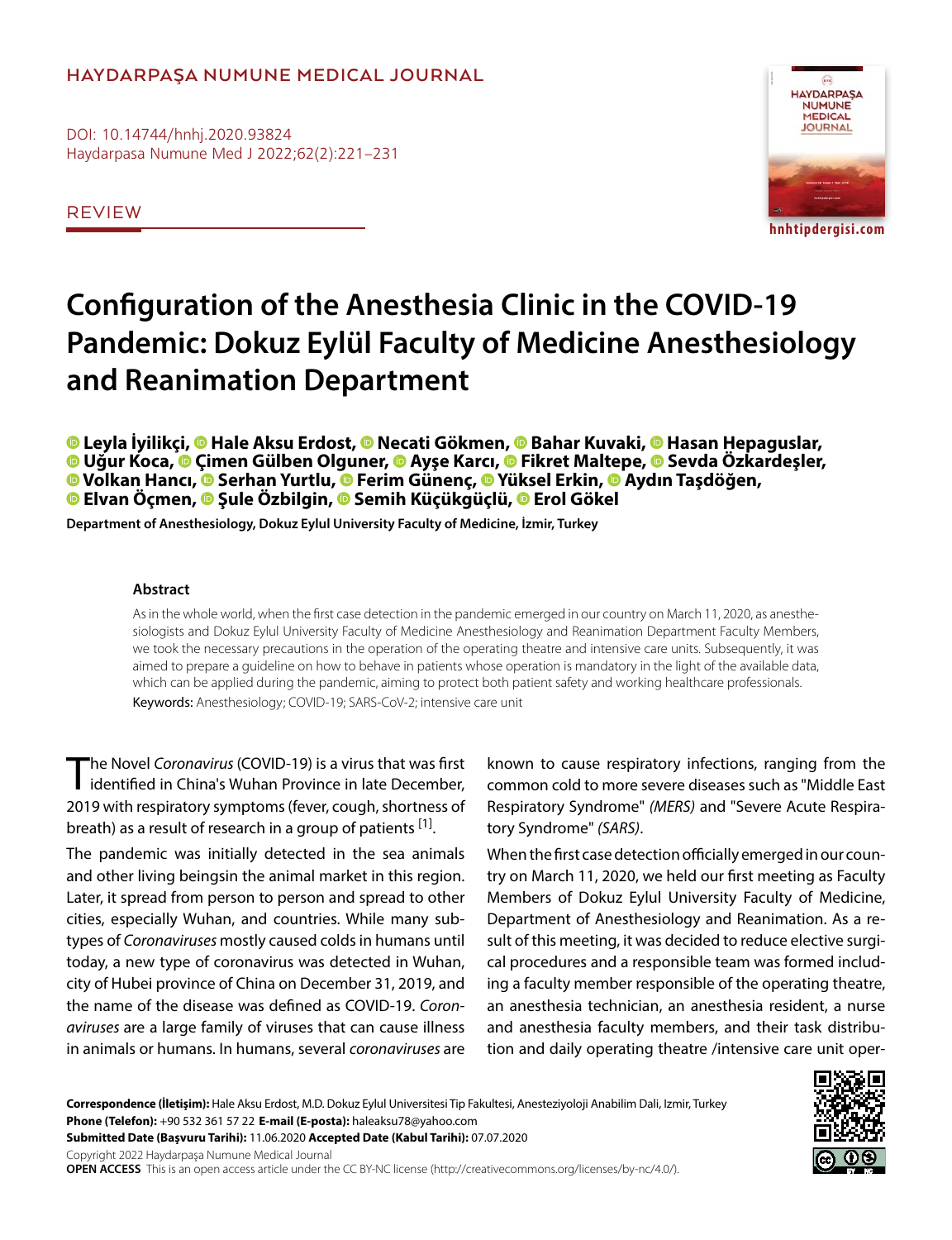ations were planned. Anesthesia Department outpatient clinic was evaluated as a whole with Algology Department and Intensive Care Department. Care was taken to ensure that planning and equipment organizations were feasible for the whole team.

In the first evaluation, it was planned to stop the elective operations related to the operation of the operating theatre. While 4 residents had been assigned in routine practice for the outpatient clinic service, the number was reduced to 1 and it was planned that the same person would also take care of the patients of the Algology Department. A working plan of residents, experts and faculty members was established in order to prevent unnecessary crowds of people and to ensure physical distance quickly. The plan created was presented to the senior management and started to be implemented after approval.

The code blue team was defined as the team with the highest risk of contamination during emergency intubation in pandemic wards <sup>[3]</sup>. The Hospital's Pandemic Management Team requested that an intubation team be formed outside of the code blue team when the intubation and ventilation needs of COVID-19 patients arose. This team consisted of the senior anesthesia resident and anesthesia technician of that day's shift. It was announced that the teams and residents should not wear accessories (rings, bracelets, necklaces, keys, etc.) during working hours, and should not use accessories such as scarves and belts as much as possible. At the same time, *videolaryngoscope* to be used for intubation in the operating theatre, and *protective intubation box* (Fig. 1) to protect healthcare workers during intubation were urgently requested. In the first place, 7 videolaryngoscopes were purchased by the hospital management (Fig. 2). The distribution of these laryngoscopes was made as to be present in the operating theatre, blue code bag, pandemic service and pan-





**Figure 2.** Prepared intubation team member with videolaryngoscope and PPE.

demic emergency service. In the first applications, elective intubations have been performed in the pandemic ward. Later, intubation of the patient in the pandemic ward and transport of the intubated patient to the intensive care unit by ventilation were found to be risky. If intubation is elective and time is sufficient, it has been decided that the patient will be transported to the intensive care unit under appropriate conditions, and the intubation team will intubate the patient and deliver the patient to the intensive care team. It was deemed appropriate to carry out such an application so that the intensive care physicians would not hinder their patient follow-up. Training materials were prepared for preoperative evaluation, perioperative and postoperative procedures in the COVID-19 operating theatre and operating theatres where elective cases have been taken. In patient preparation for all elective surgeries, if the patient was diagnosed with COVID-19 or suspected, it was decided to cancel or postpone the surgeries. An operating theatre has been prepared for emergency surgeries for those diagnosed with COVID -19. While most of the hospitals were fighting against COVID-19, it has not been ignored that routine life contin-**Figure 1.** Protective intubation box. **under the set of the set of the set of the set of the set of the set of t**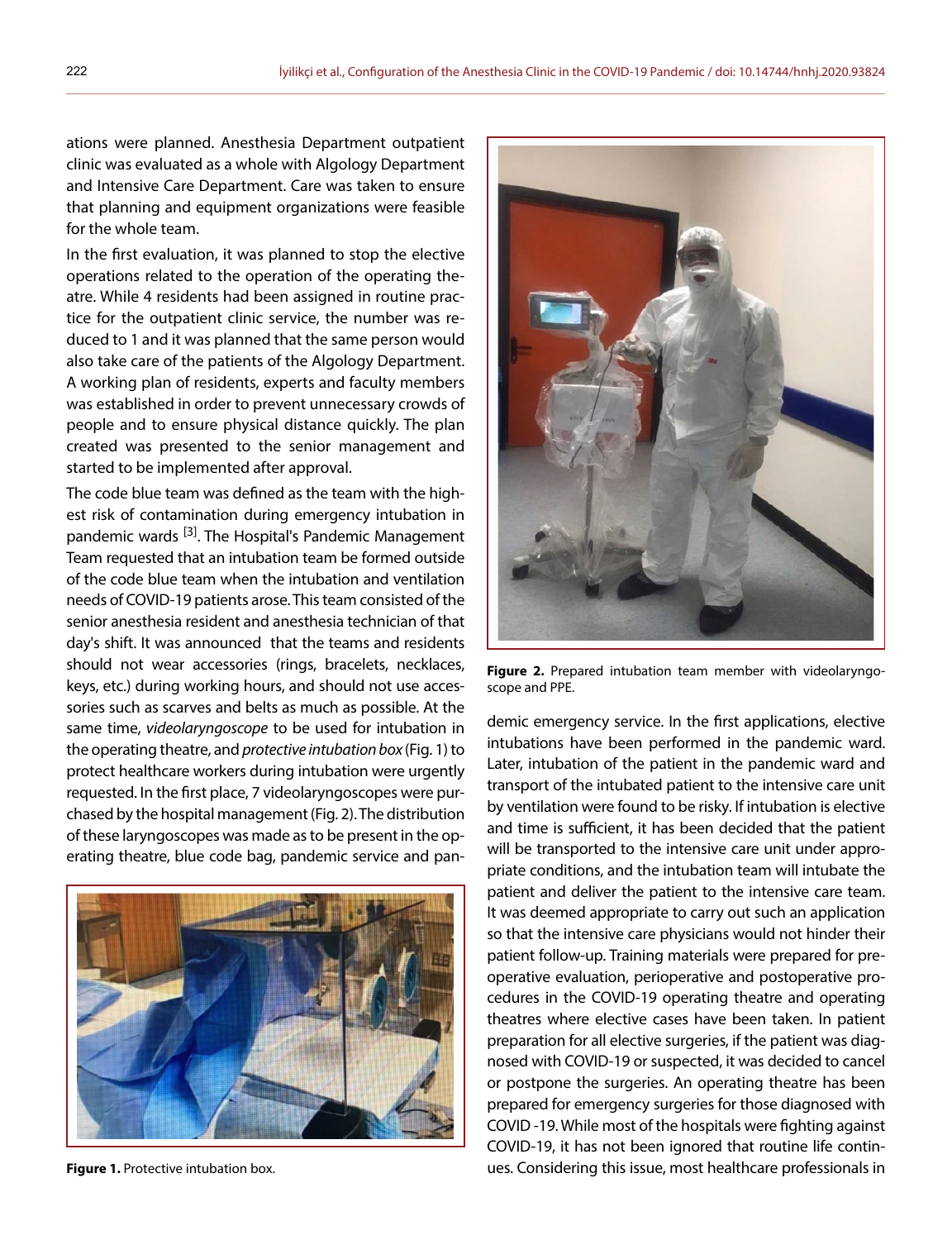our country made an emergency case selection and planned surgeries (cancer surgery, cesarean section, pediatric emergencies, trauma, etc.) by taking the necessary protective measures. During the pre-anesthesia evaluation, apart from the routine physical and laboratory evaluation of the patients, the entire team was informed that it is necessary to make inquiries such as suspicious contact, sore throat, dry cough, myalgia, fever in the last 14 days and write them in the anesthesia form completely. In suspected cases, chest X-ray or chest tomography was requested from the patients who were planned for surgery. If examinations that require close contact, such as airway evaluation and assessment of Mallampati score, were mandatory during the pre-anesthesia evaluation, Personal Protective Equipment (PPE), N95 masks and a visor should have been used. The issue of where pre-anesthetic evaluations should be made in emergency cases diagnosed with COVID-19 (operating theatre, service, emergency room, or intensive care) is controversial. Therefore, we decided to act according to emergency and elective situations in these cases.

In our hospital, as in our whole country, with the onset of the COVID-19 pandemic, it was decided to add modifications in the anesthesia consents to inform the patient. The patient information attached to the anesthesia consents can be seen in Picture 3. In the briefing, the patient or their

| <b>LIONIST EVISIT</b><br><b>Universites!</b><br><b>HaveTasmend</b>                                                                                                                                                                                                                                                                                                                  |                |                | ANESTEZI ÖNCESI BİLGİLENDİRME VE ONAM FORMU                                                                                                                                                                                                                                                                                                                                                                                                                                                                                                                                                                                                                                                                                                                                                                                                                                                                                      |
|-------------------------------------------------------------------------------------------------------------------------------------------------------------------------------------------------------------------------------------------------------------------------------------------------------------------------------------------------------------------------------------|----------------|----------------|----------------------------------------------------------------------------------------------------------------------------------------------------------------------------------------------------------------------------------------------------------------------------------------------------------------------------------------------------------------------------------------------------------------------------------------------------------------------------------------------------------------------------------------------------------------------------------------------------------------------------------------------------------------------------------------------------------------------------------------------------------------------------------------------------------------------------------------------------------------------------------------------------------------------------------|
| ölüm gibi beklenmeyen ciddi komplikasyonlara yol açabileceği anlatıldı.<br>hakkında bilgilendirildim.<br>olamayacağı ve bu nedenle genel anestezi de dahil diğer tekniklere geçilebileceği hakkında açıklama yapıldı.<br>(cocuõumun/hastamin)<br>Benim<br>(sorunları) nedeniyle anestezi riskimin (riskinin) normalden yüksek olduğu konusunda bilgilendirildim.<br>onay yeriyorum. |                |                | Nadir olmasına karşın anestezi uygulamasının; infeksiyon, kanama, ilar reaksiyonları, kan pıhtısı ile<br>damann tikanmasi, duyu kaybi, el veya ayak fonksiyonlarının kaybi, felç, inme, beyin hasarı, kalp krizi veya<br>Bu risklerin tüm anestezi teknikleri için geçerli olduğu ve özel komplikasyonların da gelişebileceği<br>Lokal anesteziklerle uygulanan (sedasyonla veya sedasyonsuz) anestezi tekniklerinin her zaman başanlı<br><b>SENEXAT MARKET REPORT</b><br>vancias il<br>Doktorum bana risklerini de içerecek şekilde tüm anestezi teknikleri hakkında bilgi verdi. Yukarıda<br>hekim tarafından uygulanmasına onay venyorum. Ayrıca, onayladığım anestezi tekniğinin uygulanması ile ilgili<br>bir zorluk yaşanması halinde anestezi ekibinin uygun göreceği bir diğer anestezi yönteminin uygulamasına da<br>Bunun yanında, cerrahi girişim sırasında intiyaç duyulması halinde kan ve kan ürünü yerilmesine de |
| onay verivorum.<br>Testa balgalerimin, tane teshis laboratuvar ve görüntüleme dahil, ad - soyad kullanılmaksızın ve verilerimi<br>konunarak bilimsel yayın, eğitim ve araştırma amaçlı kullanılmasına önay veriyorum.                                                                                                                                                               |                |                |                                                                                                                                                                                                                                                                                                                                                                                                                                                                                                                                                                                                                                                                                                                                                                                                                                                                                                                                  |
| Tarafıma yapılacak anestezi uygulamaları sırasında bulunacağım Dokuz Eylül Üniversitesi Hastanesi'nin<br>gerekli tüm önlemlerin alındığını biliyor ve hastalık bulaş riskimin olabileceğini kabul ediyorum.<br>Bu formu okudum/Bu Form bana okundu.                                                                                                                                 |                |                | Pandemi Hastanesi olduğunu, hastanede SARS-COV-2 virüsüyle bulaş riskini azaltmak için ulusal/uluslararası                                                                                                                                                                                                                                                                                                                                                                                                                                                                                                                                                                                                                                                                                                                                                                                                                       |
| Anestezinin riskleri, seçenekleri ve beklenen sonuçlarını anladığımı, soru sormam ve karar vermem icin veterli                                                                                                                                                                                                                                                                      |                |                |                                                                                                                                                                                                                                                                                                                                                                                                                                                                                                                                                                                                                                                                                                                                                                                                                                                                                                                                  |
| zaman tanındığını beyan ediyorum.                                                                                                                                                                                                                                                                                                                                                   |                |                |                                                                                                                                                                                                                                                                                                                                                                                                                                                                                                                                                                                                                                                                                                                                                                                                                                                                                                                                  |
|                                                                                                                                                                                                                                                                                                                                                                                     |                |                |                                                                                                                                                                                                                                                                                                                                                                                                                                                                                                                                                                                                                                                                                                                                                                                                                                                                                                                                  |
| Hasta / Hastanin Yasal                                                                                                                                                                                                                                                                                                                                                              | $Adi - Sovadi$ | <b>Trovage</b> | Turih / Saat                                                                                                                                                                                                                                                                                                                                                                                                                                                                                                                                                                                                                                                                                                                                                                                                                                                                                                                     |
| Temsilcisi(*)-vakınlık<br>derecesi                                                                                                                                                                                                                                                                                                                                                  |                |                |                                                                                                                                                                                                                                                                                                                                                                                                                                                                                                                                                                                                                                                                                                                                                                                                                                                                                                                                  |
| <b>Bilgilendirmeyi yapan</b><br>Helder                                                                                                                                                                                                                                                                                                                                              |                |                |                                                                                                                                                                                                                                                                                                                                                                                                                                                                                                                                                                                                                                                                                                                                                                                                                                                                                                                                  |
| Tanık (**)                                                                                                                                                                                                                                                                                                                                                                          |                |                |                                                                                                                                                                                                                                                                                                                                                                                                                                                                                                                                                                                                                                                                                                                                                                                                                                                                                                                                  |
| <b>Tercüman (kullanılması</b>                                                                                                                                                                                                                                                                                                                                                       |                |                |                                                                                                                                                                                                                                                                                                                                                                                                                                                                                                                                                                                                                                                                                                                                                                                                                                                                                                                                  |

**Table 1.** Negative pressure, positive pressure and routine operating room environments

**Figure 3.** Anesthesia Information and Consent Form.

relatives were informed by reading the letter, "*I am aware that the Hospital I will be in during the anesthesia applications to be made is a Pandemic Hospital, that all necessary national/international measures are taken to reduce the risk of transmission with the SARS-COV-2 virus in the hospital, and I accept that I may be at risk of disease transmission*.", and the consent was obtained. Before transferring to the operating theatre, the surgical units were informed about the final temperature control. It was decided that all patients would be transferred to the operating theatre with face masks.

## **How was the COVID-19 Operating Theatre Prepared?**

It is aimed to provide negative pressure as recommended in the operating theatre where COVID-19 (+) cases were planned to be taken, but considering the situation that this application cannot be performed in every hospital, it is aimed to reduce the positive pressure to the lowest possible level and to keep the hall doors completely closed.

If available, a negative pressure operating theatre should be constructed. In a negative pressure operating theatre, there should be a 5 *kPa* difference between the operating theatre and the clean room. Table 1 shows the characteristics of operating theatre environments with negative pressure, positive pressure and those in routine use  $[4]$ .

If the operating theatre with negative pressure cannot be prepared, but there is a negative pressure room near the operating theatre, the patient's intubation can be performed in this room and transport can be considered.

Before the patient is taken to the operating theatre, intravenous accesses, drugs, instruments to be used (including monitors, ventilator and closed-circuit aspiration system) should be checked, and medication preparation should not be done in the room. Care should be taken that there are no extra materials in the theatres. After checking that the preparation of the room is complete, the task planning should be done. Care should be taken that there are not more people than necessary in the operating theatre. The entrances and exits of the patient should be determined in advance and warning signs should be hung there, the

| <b>TWELE TO REQUIRE PRESSURY POSITIVE PRESSURE UNIVERSITY OPERATING FOOTH CHANGINICITY</b> |                                    |                                    |                                    |  |  |
|--------------------------------------------------------------------------------------------|------------------------------------|------------------------------------|------------------------------------|--|--|
| Variable                                                                                   | <b>Negative Pressure</b>           | <b>Positive Pressure</b>           | <b>Operating Theatre</b>           |  |  |
| In-room pressure                                                                           | <b>Negative</b>                    | Positive                           | <b>Positive</b>                    |  |  |
| Air change (/hour)                                                                         | >12                                | >12                                | >15                                |  |  |
| Direction of airflow                                                                       | From clean to dirty                | From clean to dirty                | From clean to dirty                |  |  |
|                                                                                            | (the patient is on the dirty side) | (the patient is on the clean side) | (the patient is on the clean side) |  |  |
| <b>Filtration</b>                                                                          | 90%                                | 99.97%                             | 90%                                |  |  |
| Recirculation                                                                              |                                    | $^+$                               | +                                  |  |  |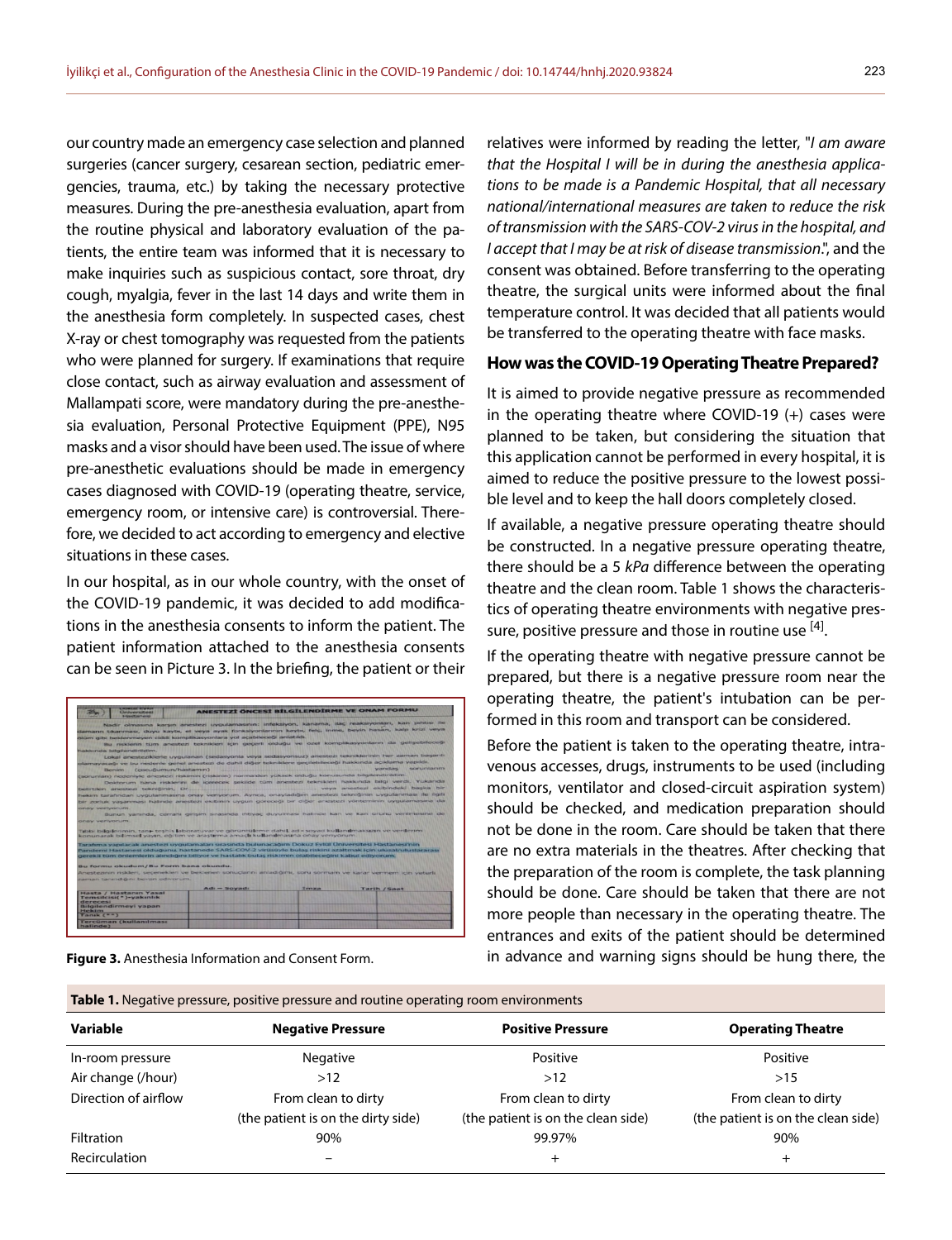presence of disinfectant to ensure hand hygiene after each intervention and the waste system should be prepared in advance. In the preparation of the operating theatre, the top of the anesthesia device and the monitor should be covered with transparent nylon bag so that the controls and the screen are visible. While performing these operations, it should be ensured that the adjustable pressurelimiting (APL) valve is covered in a wider way so that there is no tearing on the cover during opening and closing. After the preparation of the room and team, the patient should be taken directly to the operating table and the abovementioned steps should be followed for intubation. All material should be covered with protective transparent nylon bag (videolaryngoscope, USG, etc.). Materials that will not be used in the operating theatre should be taken out beforehand. A lidded tray should be prepared in advance to sterilize the videolaryngoscope, after its use is finished. Likewise, waste management should be planned after the patient is removed from the hall after extubation and recovery (anesthesia machine, transparent nylon covers on the videolaryngoscope, gowns, gloves, etc.). It should be planned where the materials will be disposed of, how and where materials such as glasses and visors will be disinfected. If possible, these disinfection processes should be done in the dirty area close to the theatre. All these applications have been prepared in our department within a few days with team consciousness.

The application of PPE mentioned above is important both for the self-protection of the healthcare worker and to avoid social transmission and spread.

**Personal Protective Equipment:** These are barriers used individually or in combination to prevent mucosa, skin and clothing from coming into contact with infectious agents. The materials included in this scope are listed below.

Surgical mask, N95 or FFP2/FFP3 mask, protective gown, goggles, face shield, gloves, shoe covers, bonnet

# **Proper Use of Protective Equipment [5,6]**

## **Hand hygiene is required before using PPE.**

- 1. Gown
- Wear the gown to cover the torso from neck to knees, and sleeves all the way to the ankles and wrap from the back.
- Tie at the back of the neck and waist.
- 2. Surgical mask or N95 / FFP2 Mask
- Tie ropes or elastics in the middle of the head and neck.
- Snap the elastic band on the bridge of the nose.
- 3. Goggles or face shield

Place over face and eyes and adjust for a snug fit.

- 4. Gloves
- Dress to cover the wrists of the isolation gown.

**Sequence for donning;** Gown– Mask – Goggles-face shield – Gloves

**Sequence for doffing;** Gloves – Goggles-face shield– Gown – Mask

## **Safe Removal of Personal Protective Equipment**

Remove all worn PPE before leaving the patient room, except for the surgical mask / N95 / FFP2 mask. After leaving the patient room and closing the door, the surgical mask / N95 / FFP2 mask must be removed.

#### *Gloves*

The outside of the gloves is *contaminated!*

- If your hands become contaminated while removing gloves, wash them immediately or use an alcohol-based handrub.
- Using the gloved hand, grasp the palm of the other gloved hand and remove the glove.
- With your gloved hand, hold the glove you removed from your other hand.
- Put your fingers on the wrist of your gloved hand and remove the glove on top of the first glove you removed.
- Dispose of gloves in a closed medical waste bin.

## *Glasses, Shield*

The outside of the goggles or face shield is *contaminated!*

- If your hands become contaminated while removing the goggles or face shield, wash your hands immediately or use an alcohol-based handrub.
- Lift the goggles or face shield upwards by holding the headband or earpieces from the back.
- If it is reusable, put it in a housing set for processing. If not, dispose of it in a closed medical waste bin.

#### *Gown, Coveralls*

#### The front and sleeves of the gown are *contaminated!*

- If your hands become contaminated while removing the gown, wash your hands immediately or use an alcohol-based handrub.
- Untie the gown's strings, being careful not to let your arms touch your body while reaching for the strings.
- Pull from neck and shoulders by simply touching the inside of the gown.
- Turn the inside of the gown out.
- Wrap up and dispose of in a closed medical waste bin.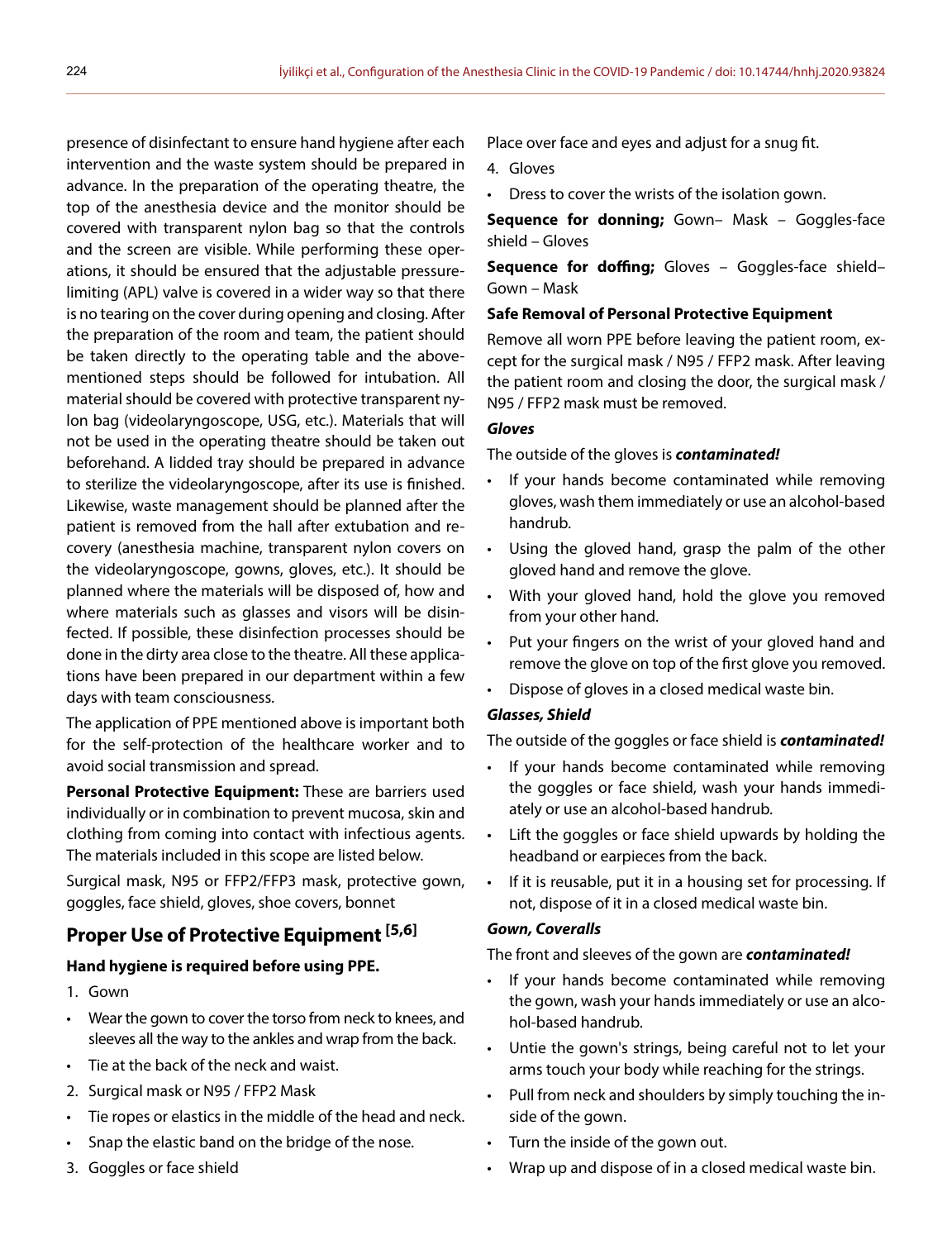#### *Mask*

The front of the surgical Mask / N95 / FFP2 is *contaminated – do not touch!*

- If your hands become contaminated while removing the surgical mask / N95 / FFP2 mask, wash your hands immediately or use an alcohol-based handrub.
- Grasp the middle strings or elastics of the surgical mask / N95 / FFP2 mask, then grab the upper ones and remove them without touching the front.
- Dispose in a closed medical waste bin.

# **Wash Hands or Use Alcohol-Based Handrub After Removing All PPE!**

- » Keep your hands away from your face.
- » Limit touched surfaces.
- » Change gloves when torn or heavily contaminated.
- » Provide hand hygiene.

It is appropriate to follow the recommendations below in the practice of anesthesia during COVID-19 pandemic, in aerosol-generating interventions, especially in interventions such as intubation:

- 1. Above all, personal protection is the most important step. As it will take time, personal protection equipment and their applications should be planned in advance. Donning and doffing of PPE should be learned before proceeding with intubation. It should be noted that most healthcare worker contamination occurs during PPE removal.
- 2. Hand hygiene is required before and after all interventions.
- 3. Appropriate N95 (FFP2), shield, goggles and gloves (double coat), coveralls and gown should be worn\*\*
- 4. The number of personnel entering the room where intubation will be performed should be kept to a minimum and this should be planned in advance.
- 5. Intubation should be performed by the most experienced anesthetist available. It should be noted that as the number of intubation attempts increases, the amount of aerosol will also increase.
- 6. Intravenous accesses, drugs, instruments to be used (including monitors, ventilators and aspirators) should be checked.
- 7. Awake fiberoptic intubation should be avoided. Application of atomised local anesthetic may increase aerosol formation. A videolaryngoscope should be used. *Supraglottic* airway devices and mask ventilation are not recommended for patients undergoing general anesthesia.
- 8. Protective intubation boxes can be used to protect healthcare workers from aerosol formation. This box should remain in place until the patient is extubated after the procedure (Fig. 1).
- 9. Rapid sequence induction (RSI) and cricoid pressure by a qualified staff are recommended. RSI should be modified if the patient has a high alveolar-arterial gradient and cannot tolerate apnea for 30 seconds, or if a neuromuscular blocker is contraindicated. If it is necessary to manually ventilate the patient, low-tidal-volume ventilation should be implemented.
- 10.The patient should be preoxygenated with 100% oxygen for 5 minutes and with the RSI, it should be ensured that manual ventilation of the patient is not required (ventilation will cause potential aerosalization).
- 11. It is also recommended that filters be placed between the patient's face mask and ventilator hoses, between the expiratory valve, and on the inspiratory outlet on some machines. "*End tidal*" CO<sub>2</sub> line (gas sampling line) (other gases and  $O_2$  are also measured from this line) must be placed close to the machine after the filters, and that line must be protected (Gas sampling line must be installed close to the machine, after the filters, for better protection). In the balloon valve system *(which should not be used unless necessary)*, a filter should be placed between the patient and the extension piece, as well as between the balloon and the extension piece (Fig. 4a-b).



**Figure 4. (a)** Anesthesia device filter and gas sampling line placement. **(b)** Filter placement in the balloon valve system.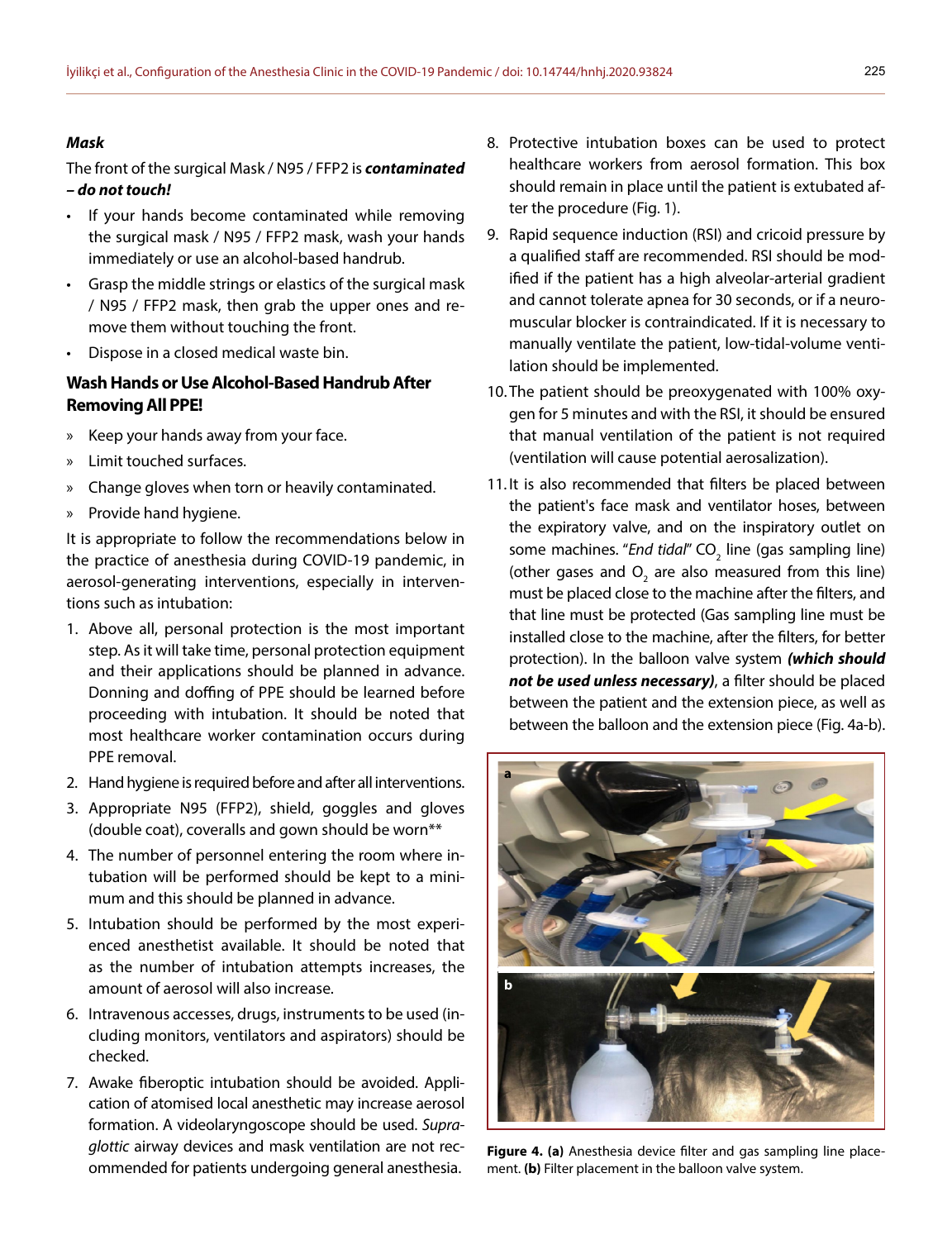Care should be taken to ensure that the reservoir is installed in the balloon valve system.

- 12.Tracheal intubation tube should be closed with a clamp as seen in Figure 5.
- 13.After intubation, the cuff should be inflated immediately and the breathing circuit should be connected and the clamp should be opened.
- 14.After intubating the patient and ensuring airway safety, one of the double-layered gloves should be removed and thrown into the closed medical waste bin. A second layer of gloves should be worn after hand disinfection.

#### *Extubation:*

- 1. Since the patient is likely to cough during extubation, a protective intubation box can be used to protect healthcare workers from aerosol formation. In cases where these boxes are not available, the transparent covers in Figure 6 can be used.
- 2. Closed suction systems are recommended for the aspiration process.
- 3. Before starting the extubation procedure, after checking the nasal oxygen cannula and the surgical mask that you will use after extubation, the heat and moisture exchanger (HME) filter between the ventilator circuit and the endotracheal tube should be separated so that the patient will have the filter at the end of the intubation tube. The other filter must be connected to the mask. By bringing the mask closer to the patient, the cuff of



**Figure 5.** Endotracheal tube clamp.



the endotracheal tube is deflated and withdrawn. The patient's breathing and tidal volume are controlled by the mask-connected circuit.

4. A nasal oxygen cannula is attached to the patient with adequate tidal volume inhalation and sufficient respiratory rate, and a surgical mask is put on. It should be ensured that the patient fully recovered. The patient with a *Modified Aldrete Score* of 9-10 is sent to the related service with a nasal cannula on oxygen support, a surgical face mask on, and a transfer oxygen tube. Educational slides and documents on these subjects were quickly prepared by the teams established in our department and shared with all faculty members, residents and anesthesia technicians.

The Code Blue team (and/or private intubation team) must also comply with all PPE usage guidelines. They should also be informed about the recently published CPR algorithm. The CPR algorithm is shown in Figure 7<sup>[7]</sup>.

The videolaryngoscope is placed in the CIDEX™ (glutaraldehyde) disinfectant solution in the infected section of the



**Figure 6.** Transparent nylon cover and mask. **Figure 7.** CPR algorithm prepared by the Resuscitation Council [7].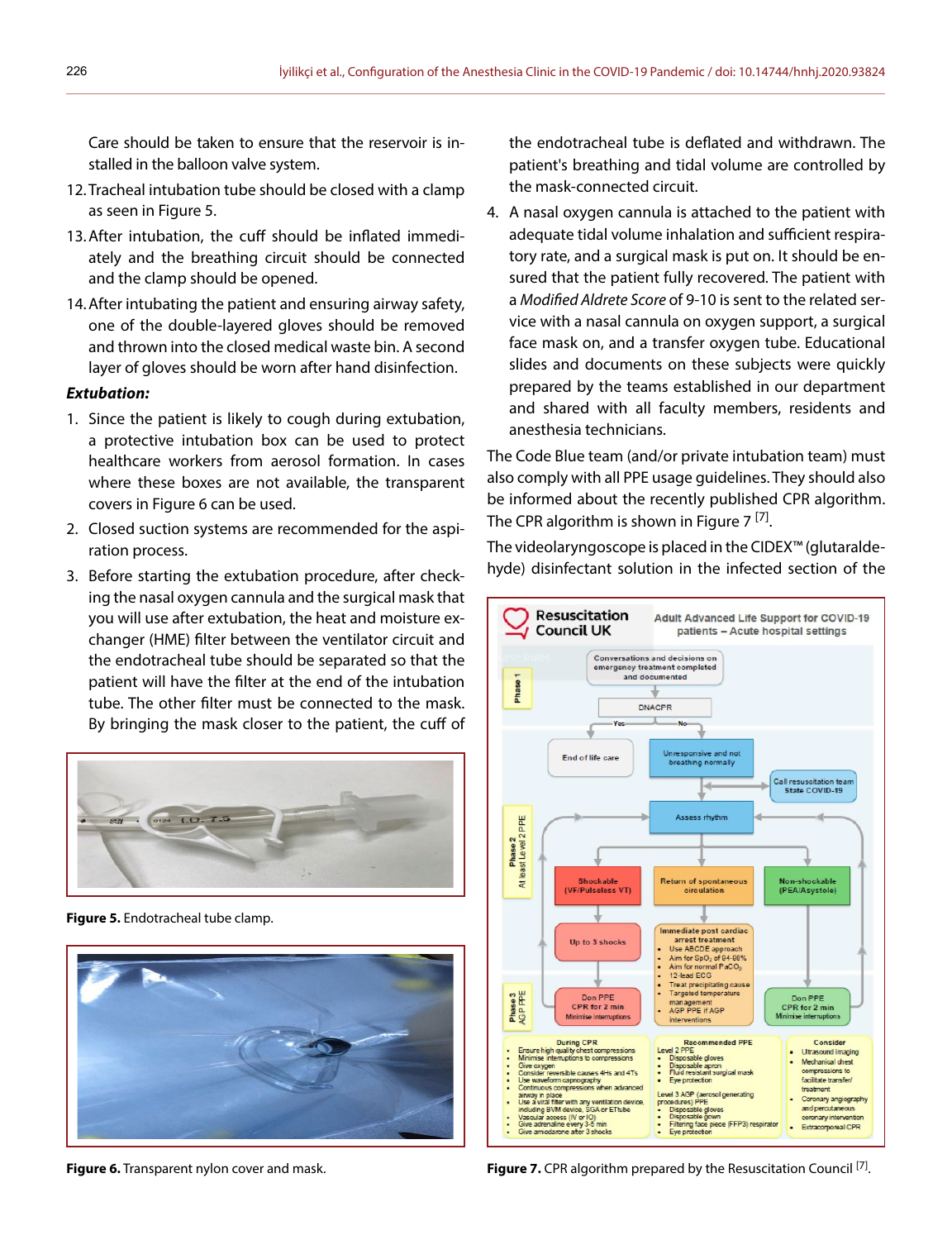room and left for 20 minutes.

After the patient leaves the operating theatre, disinfection should be performed in the operating room. For this purpose, in addition to this process, we use UV lamps to reduce viral load. Cleaning of the operating theatre includes closing the doors of the theatre and treating with UV for 30 minutes in accordance with the instructions for use, and waiting for 10 minutes, then removing the infected nylons and wiping the surfaces with disinfectant, and then putting on new nylon protective covers.

#### *Making additions to consents*

In addition to the patient's consent to the operation in a pandemic hospital, it would be appropriate to inform the patients about the fact that, although they are asymptomatic, as shown by some studies, their clinical condition may worsen after the surgical procedure. Many factors should be considered during the pandemic period. While patients may be asymptomatic carriers, Lei et al. <sup>[8]</sup> stated that the patient may still be in the incubation period and transmission may even happen from an infected surgeon. At the same time, many factors such as the anesthesia method applied to the patient during the surgery and the duration of hospitalization should be considered.

In addition, in terms of elective operations during the pandemic period, the following questions should be legally answered:

- 1. Can elective surgical procedures be performed in a pandemic hospital?
- 2. Do these additions protect us if any problem occurs in the future?
- 3. Can a patient be admitted to a pandemic hospital, except for COVID-19?

Below are the answers from some lawyers. In the light of these, it is necessary to decide how to proceed and put it into practice as soon as possible.

*Lawyer 1*; "This statement is an example of an agreement of unresponsibility. It has no legal binding. Çünkü sağlık hizmetinde sonuç garantisi olmadığı gibi, zaten alınması gereken her türlü tedbir alınmak zorundadır. This statement can only be evaluated within the scope of risk clarification, that a pandemic has already been declared in our country. It is assumed that the average individual would know this. As a result, it is not legally binding, but it can be useful in the context of information, a reminder."

*Lawyer 2*; "There is no published circular to ban performing elective cases to pandemic hospitals. Moreover, the Ministry of Health did not impose a restriction on the diagno-

sis, treatment and follow-up of only COVID-19 patients in pandemic hospitals. In this case, if the cases mentioned in the question later suffer from COVID-19, they can file a lawsuit against the administration for compensation. However, for the reasons I have listed, since such a situation will arise from the organizational fault of the administration, even if a compensation is paid, even if the administration files a recourse lawsuit against its personnel (which it certainly does), it cannot receive the compensation paid by recourse from its personnel due to its own fault. However, such an addition to the consent form is necessary and sufficient within the framework of the physician's obligation to inform."

## *Every country should have their own pandemic plan. Education should be done.*

This pandemic has shown us that countries should have a plan in advance for a possible pandemic. Within this plan, algorithms should be prepared considering the worst possible scenarios, different opinions should be taken for the plans, and the applicability of these algorithms should be measured. It should become mandatory in all training seminars and in lessions at medical faculties, including the topics of who will provide staff training and where.

Pandemic preparedness is not a quick process.

The aim is to inform society, institutions and organizations across the country about the pandemic and to provide the information and framework that will help them to be prepared according to their roles and responsibilities in the plan.

Command and control: All health institutions will meet the increased number of patients during the pandemic, and will make arrangements to continue services without interruption in case of illness of health personnel. For this purpose, a checklist should be prepared. Existing laws are sufficient to implement all kinds of public health protective practices (quarantine, school closure, cancellation of meetings, travel ban) during the pandemic.

Monitoring the pandemic: In the pre-pandemic period, *surveillance* is carried out to determine the virus type and vaccine effectiveness in the community. Disease monitoring during the pandemic will be aimed at monitoring the number of cases and mortality rates. A regular flow of information will be provided from all health institutions. Authorized laboratories will be determined for the diagnosis of the disease, necessary forms will be prepared for case definition, and treatment protocols will be determined for patients. What should be done for infection control of health institutions should be determined. Protective equipment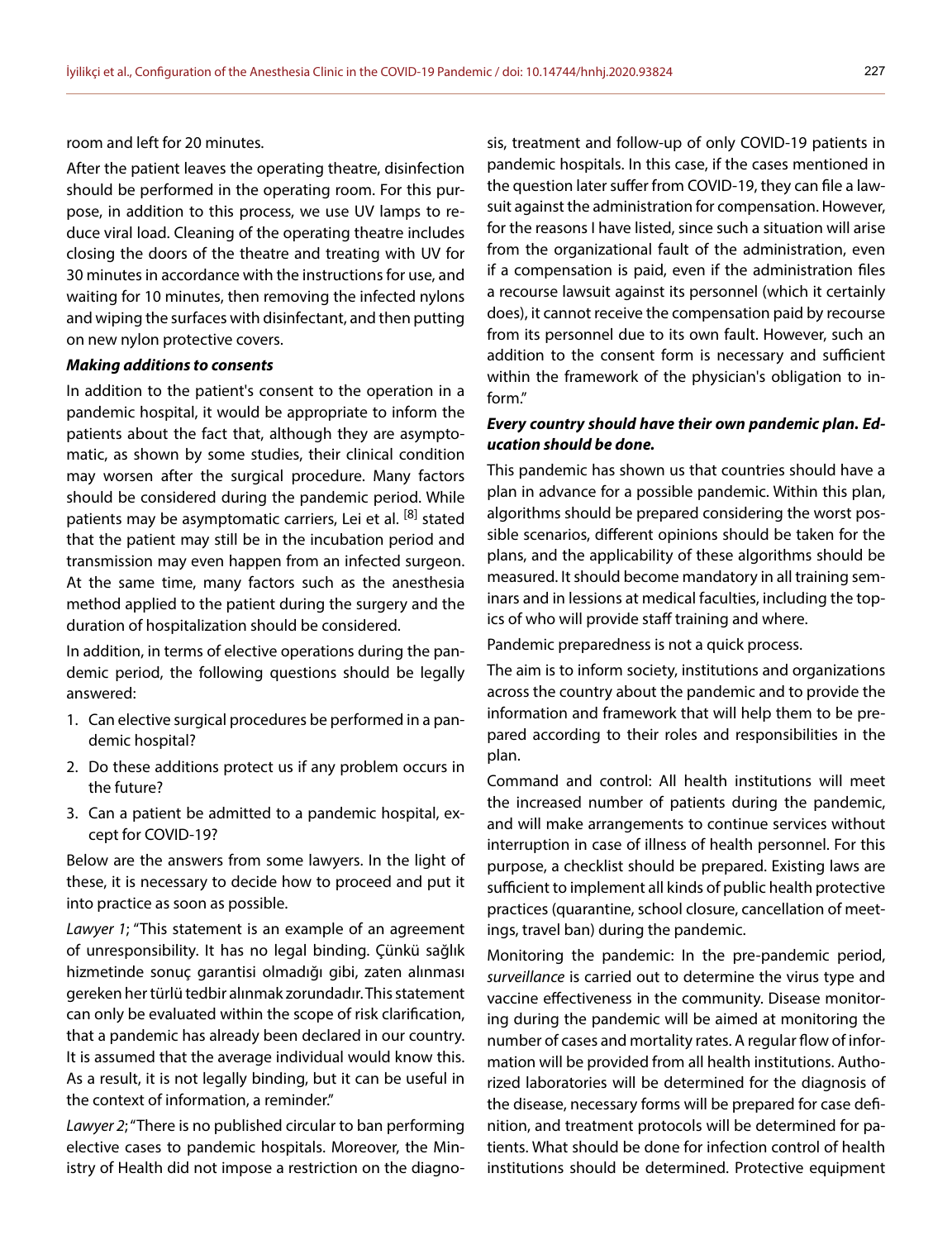standards of health personnel will be determined and the stocks of the Ministry of Health will be increased. Monitoring, diagnosis and treatment services of employees will be organized so that communication, energy and transportation security services are not disrupted.

New plans will be made by evaluating the data and applications obtained during the pandemic. Scientific research support will be provided. Socioeconomic consequences of the pandemic will be evaluated.

Pandemic Plan in Health Institutions

Checklist

- Selecting the notification manager
- Preparation of an emergency plan
- Communication plan with the Provincial Health Directorate
- Extracting personnel information, determining the necessary personnel needs
- Determination of medical equipment and drug stock information
- The patient load of the health institution and obtaining the geographical and demographic information of the region it is responsible for
- Information of institutions in the region where the health institution is responsible (school, dormitory)
- Basic in-service training of health personnel about influenza
- Determining the *surveillance* officer and controlling his/ her functioning
- Training of personnel who will notice the epidemic
- Translating internal communication and emergency applications into written text in case of an pandemic
- Planning and supply of personal protective equipment kit
- Determination of the amount of vaccine and medicine required for the personnel of the institution
- Stocking of antiviral drugs to be used in patients
- Conducting an "emergency drill"
- Conducting "internal and external communication exercises"
- Planning leaves of health personnel

If the pandemic is on alert level;

• Sending a "Pandemic Preparedness Checklist" to all public and private institutions providing health services, sending an "Infrastructure Checklist", determining the current situation in terms of infrastructure and providing a standard

- Establishment of the National Pandemic Monitoring Board
- Identifying and correcting legal gaps in the organization of services

The pandemic regulations mentioned above were prepared as a result of a meeting, carried out on 11-12 July 2005, with broad participation of the representatives of the Ministry of Health and the Ministry of Agriculture and Rural Affairs, experts from the Ministry of Health Training and Research Hospitals and Universities' Public Health, Infectious Diseases and Clinical Microbiology, Clinical Microbiology, Chest Diseases Clinics, and the representatives of companies that import vaccines and antiviral drugs. The plan can be accessed from the flu and bird flu section on www. saglik.gov.tr<sup>[9]</sup>.

# **Intensive Care Units Action Plan [10]**

The intensive care action plan (March 18, 2020) was designed to prepare intensive care units and healthcare personnel working in the intensive care unit for situations that may be complicated by material shortages, supply chain problems, workforce planning difficulties and the expected increase in patients due to COVID-19 and limited ICU for all patients, and was designed to minimize the burden on limited intensive care unit capacity for all patients and to protect the health and sustainability of the intensive care unit workforce.

We have prepared this plan according to a phased and gradual response based on the impact of the pandemic on the capacity of the intensive care unit to meet the needs associated with daily activity. In this phased and gradual plan, we have written our strategies and solutions according to the occupancy rates of intensive care beds. In this plan, we briefly defined what needs to be done to reduce routine intensive care unit demand, physical intensive care unit bed space capacity throughout the hospital, and outlined plans to increase it, as well as related equipment and workforce requirements.

First of all, the intensive care unit, surgery, anesthesia and nursing services jointly decided and notified the chief physician in order to reduce the demand for intensive care services and to create an appropriate process by considering the postponement or cancellation of non-emergency surgical operations. If it was decided to perform elective surgery, the operating conditions of the intensive care unit were also taken into account and a shared decision-making model was used.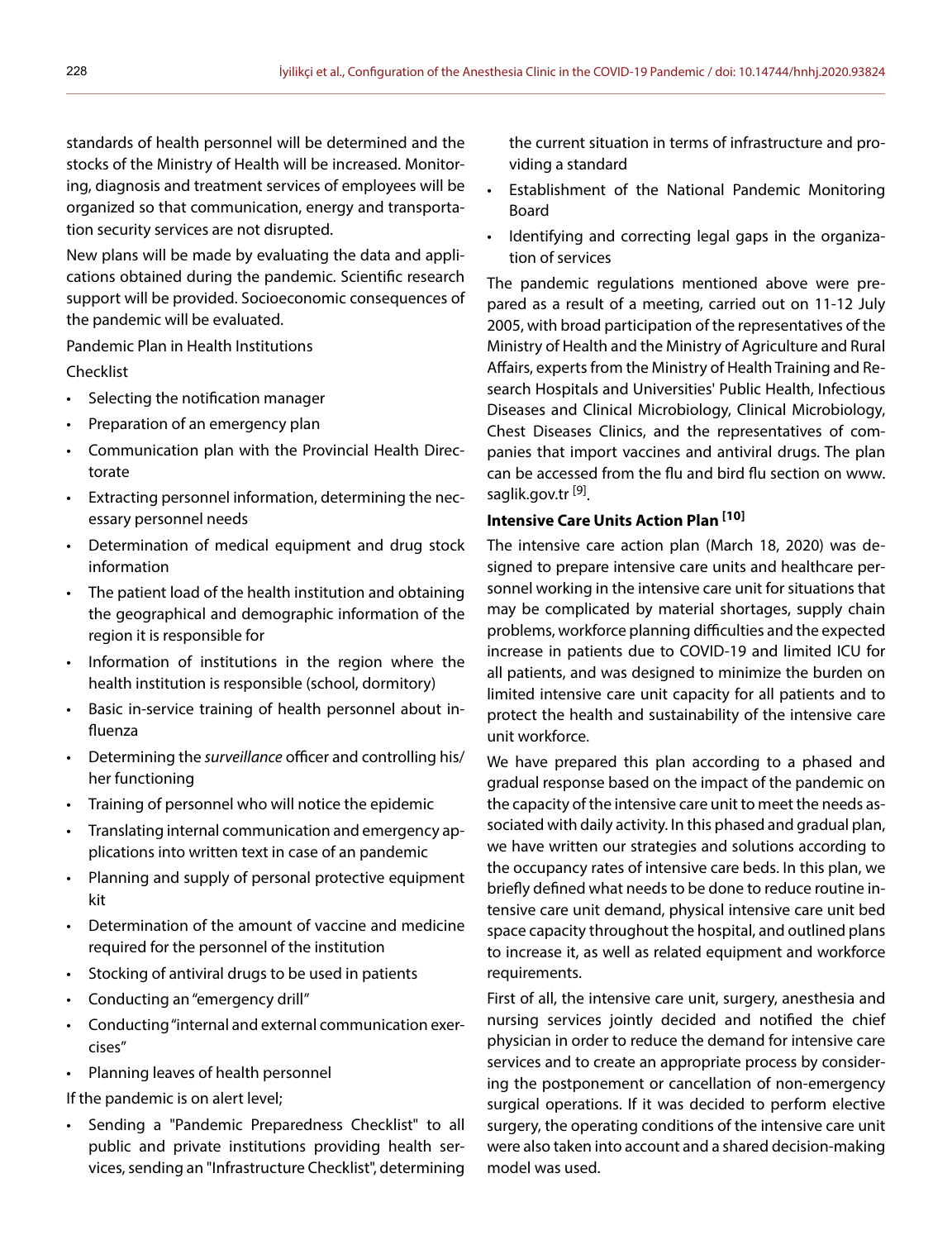Regarding the admission to the intensive care unit of patients who need to be hospitalized in the intensive care unit and who do not have COVID-19, priority was given to the intensive care admission of the patients who needed mechanical ventilation. It was ensured that patients who needed only monitoring were treated and cared for in their own wards. As a result, it was possible to shorten the length of stay of patients in the emergency room or in resuscitation, to admit patients to specialized areas that can easily monitor patients, and to manage patients in the wards, who needed Level II intensive care unit admission.

In order to prevent the need for an intensive care unit in patients who received treatment and care services in the wards, it was ensured that the patients were evaluated proactively every day and followed up by setting early treatment targets. Efforts were made to ensure that all of these measures take effect before demand for intensive care exceeds capacity.

Secondly, the physical intensive care unit areas (Infrastructure) were reviewed and the "ICU Triage Area" was created in order to increase the intensive care capacity in our hospital. For these areas, it is planned that the patients hospitalized in the Anesthesia Intensive Care (AIC) and Internal Medicine Intensive Care (MCIC) units will be discharged quickly, and the remaining patients will be admitted to the Cardiovascular Surgery intensive care unit. Thus, the AIC unit was changed into triage ICU for suspected COVID-19 patients. Due to the increase in the number of patients, it was decided that those who needed intensive care should be admitted to the Internal Medicine Intensive Care (IMIC) Unit first, and if the IMIC unit bed was insufficient, to the empty beds in other intensive care services. Thus, in the first place, specialized intensive care service was provided to patients who were diagnosed with COVID-19 and needed intensive care. After a total of 20 beds in the AIC unit were filled, the beds in the MCIC service were put into use. When the IMIC and AIC beds (41 beds in total) were full, it was planned to hospitalize patients in the Neurology Stroke unit, Cardiology intensive care unit, and finally the post-anesthesia care unit (PACU) service, respectively.

In addition, all clinical areas with physical infrastructure suitable for the care of intensive care patients were determined. These were determined as rooms that previously served as intensive care rooms, perioperative monitoring/ recovery areas, activation of unused areas in intensive care, and out-of-service intensive care areas. The criteria for determining these areas were to include at least two oxygen outlets, one air outlet, two aspiration outlets, at least

twelve electrical outlets, and a monitor. Processes have been developed to enable rapid reuse of these areas, and workforce models have been planned that potentially enable ICU personnel to work in different physical locations.

The necessary but missing materials for the follow-up and treatment of the cases in the intensive care unit were completed quickly.

The processes necessary for the discharge of patients who do not need mechanical ventilation support from the intensive care unit and their rapid transfer to the specialized services for COVID-19 (Pandemic service) were determined and implemented.

Considering that due to the potential workforce shortage, trained doctors, nurses and allied health personnel with no intensive care experience will need to assist in the treatment and care of intensive care patients, nurses and staff who have worked in the intensive care unit before and who are familiar with the intensive care environment were determined and their shift was planned. Intensive care units and hospitals should prioritize meeting the minimum standards for staff according to the Ministry of Health Intensive Care regulation. Pandemic-specific requirements of workforce planning and the need to allocate staff to non-clinical tasks were considered, such as the additional workload of donning and doffing personal protective equipment (PPE), the need for additional rest days and infection prevention.

In case of need for additional medical personnel in the intensive care unit, senior healthcare personnel and anesthesiologists who received intensive care training but did not work in the ICU were determined.

In order to provide a sustainable workforce, the accommodation problem for the personnel who could not return home was tried to be resolved by meeting with the chief physician. With sharing information and psychological support, it was tried to minimize the negative impact on the staff due to the increased workload, personal safety concerns and the health of family members.

"COVID-19 ICU Communication Network" was established throughout the hospital, active communication was ensured, daily new cases, discharge and death numbers, demographic data, disease severity data and ICU bed status were followed through this network. Intensive care load and capacity were measured in real time and conveyed to the relevant in-hospital administrative authorities.

Controlling exposure to COVID-19 is the primary method of protecting healthcare workers in order to provide a safe working environment in intensive care – ensuring staff protection and sustainability. For this reason, doctor work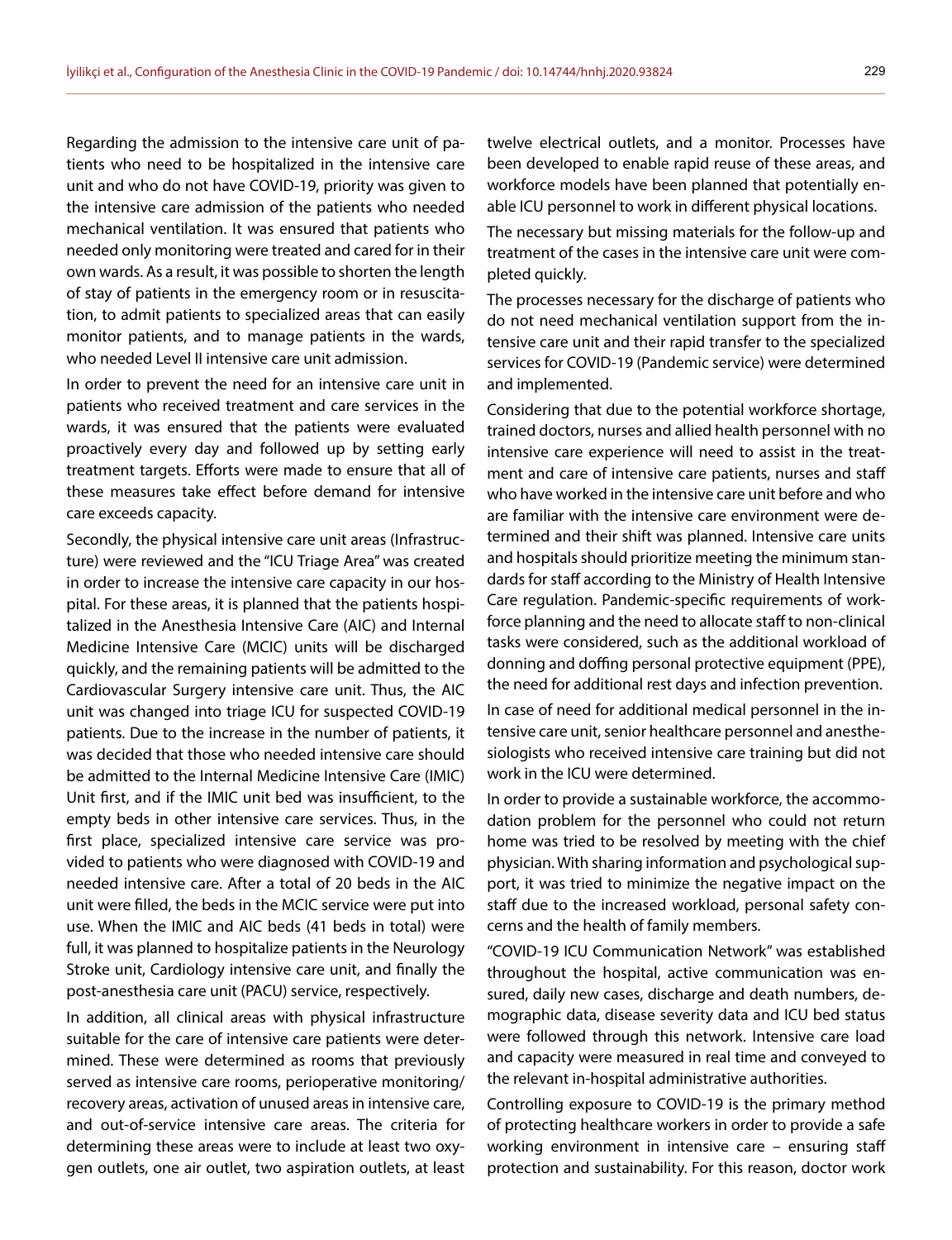shifts were applied in 12-hour intervals, while nurse work shifts were applied in 8-hour intervals.

Engineering checks were made. Intensive care ventilation was set to be 6 times per hour.

A record of personnel training on the compatibility and adequacy of personal protective equipment use of intensive care workers was kept, and it was ensured that the entire intensive care team received training on the use of personal protective equipment. Every breach observed in the use of personal protective equipment should be recorded as an occupational health and safety risk in the incident management system. An assessment of the breach was made, with a control assessment by an infectious disease physician as to whether the breach required a period of self-isolation.

Considering the stress of the person in the intensive care unit, patient visits were restricted and closed to visitors, with emphasis on the protection of patients, families and staff. Relatives of patients were informed about their patients by phone calls.

Due to the higher viral load and aerosol-generating procedures in the ICU due to the nature of critical illness, and the increased risk of spreading the virus by aerosol, the use of personal protective equipment measures against airborne transmission is recommended for the care of all COVID-19 patients in the ICU. In addition, aerosol generating procedures have been minimised.

All intensive care personnel (doctors, nurses, allied health personnel, cleaning staff and on-duty assistants) were provided with training on infection control and personal protection equipment. While caring for a confirmed or suspected COVID-19 patient in our ICU, all donning and doffing procedures were overseen by an additional suitably trained staff member.

For staff care and well-being, clean scrubs that can be changed before each shift and shower places were arranged for them to take a shower at the end of each shift. In addition, food and beverages were provided for ICU staff, staff body temperature measurements were checked and reported at the beginning and end of each shift.

Staff were warned to use secure and approved platforms, such as corporate email and messaging apps, for staff information and training, inter-departmental communication, hospitals and ICUs to receive information about any changes in policy, workflow or other relevant information.

The COVID-19 pandemic has shown us that anesthesia and intensive care physicians have serious responsibilities. Our rapid re-organization as anesthesia department has given

us the opportunity to respond to the increasing number of cases these days. The important point is to discuss what changes we will make in our anesthesia practices during and after this pandemic. After this pandemic, as in everything else, healthcare will be evaluated before and after the COVID-19 outbreak. These will require a redesigning of some things in the structure of health institutions, hospitals, as well as in human behavior, medical approaches, precautions and drugs and treatment methods. In such highly contagious pandemics, the departments in the hospitals should be designed in such a way that they can be used completely separately from each other (to completely separate the clean area from the dirty area) when needed. After the pandemic, it is important to make changes in the existing hospitals and to draw the plans of the new hospitals to be built accordingly.

For example, operating theatres, delivery rooms, shift rooms (in terms of having separate places for teams to sit, rest, eat, and sleep, such as anesthesia), corridors, elevators, polyclinics, hospital entrances and exits and many other places will need to be built in sucha design that it can be changed immediately in case of a pandemic.

In addition, sterilization units are the places that work the most in case of a pandemic. The spare capacity of these units should always be ready. Access to sterilization units, increasing clean and dirty material transport facilities are important in terms of maintaining hospital working order. The use cycle of hospital gowns is accelerated significantly. Both quantity and laundry facilities should be at a level to keep up with the pandemic situation.

It may also be necessary to make changes in the structures of the ventilation systems of hospitals. For example, the places where the systems take the air to pump air into the hospital and the places where they pump the polluted air from inside the hospital to the outside of the hospital should be very far from each other so that they are not affected.

The need for materials such as filters, water traps, gas sampling lines of anesthesia devices is increasing. Institutions should be prepared for these situations. In our department, spares for all ventilator systems (valves and ventilator parts), which are their own parts, were purchased, except for the breathing hoses. These ventilator systems were fully replaceable in a very short time, kept in sterile packaging and used to have clean devices for use again following septic cases. These spare ventilator system and parts, which can be changed very easily and in a short time, ensured that our anesthesia devices used in COVID-19 positive or highly